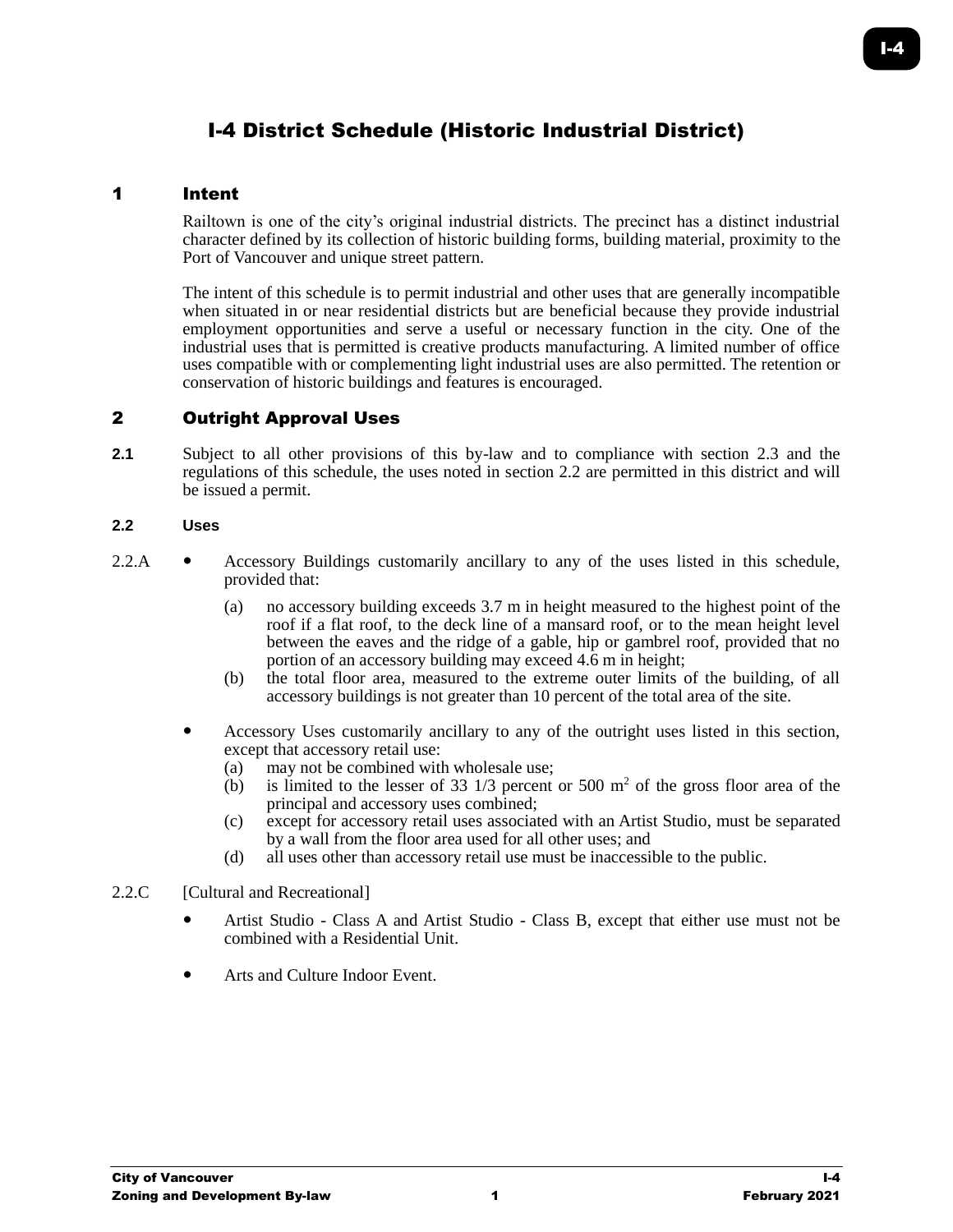# 2.2.M [Manufacturing]

- Bakery Products Manufacturing.
- Batteries Manufacturing.
- Chemicals or Chemical Products Manufacturing Class B
- Clothing Manufacturing.
- Creative Products Manufacturing.
- Dairy Products Manufacturing.
- Electrical Products or Appliances Manufacturing.
- Food or Beverage Products Manufacturing Class B.
- Furniture or Fixtures Manufacturing.
- Ice Manufacturing.
- Information Communication Technology Manufacturing.
- Jewellery Manufacturing.
- Leather Products Manufacturing.
- Machinery or Equipment Manufacturing.
- Metal Products Manufacturing Class B.
- Miscellaneous Products Manufacturing Class B.
- Motor Vehicle Parts Manufacturing.
- Non-metallic Mineral Products Manufacturing Class B.
- Paper Products Manufacturing.
- Plastic Products Manufacturing.
- Printing or Publishing.
- Rubber Products Manufacturing.
- Shoes or Boots Manufacturing.
- Textiles or Knit Goods Manufacturing.
- Tobacco Products Manufacturing.
- **Transportation Equipment Manufacturing.**
- Wood Products Manufacturing Class B.

# 2.2.S [Service]

- Animal Clinic.
- Catering Establishment.
- Laundry or Cleaning Plant.
- Motor Vehicle Repair Shop.
- Production or Rehearsal Studio.
- Repair Shop Class A.
- School Vocational or Trade.
- Work Shop.
- 2.2.T [Transportation and Storage]
	- Cold Storage Plant.
	- Packaging Plant.
	- Storage Warehouse.
- 2.2.U [Utility and Communication]
	- Public Utility.
	- **Radiocommunication Station.**
- 2.2.W [Wholesale]
	- Wholesaling Class A.
	- Wholesaling Class B. Provided that the gross floor area does not exceed 500 m<sup>2</sup>.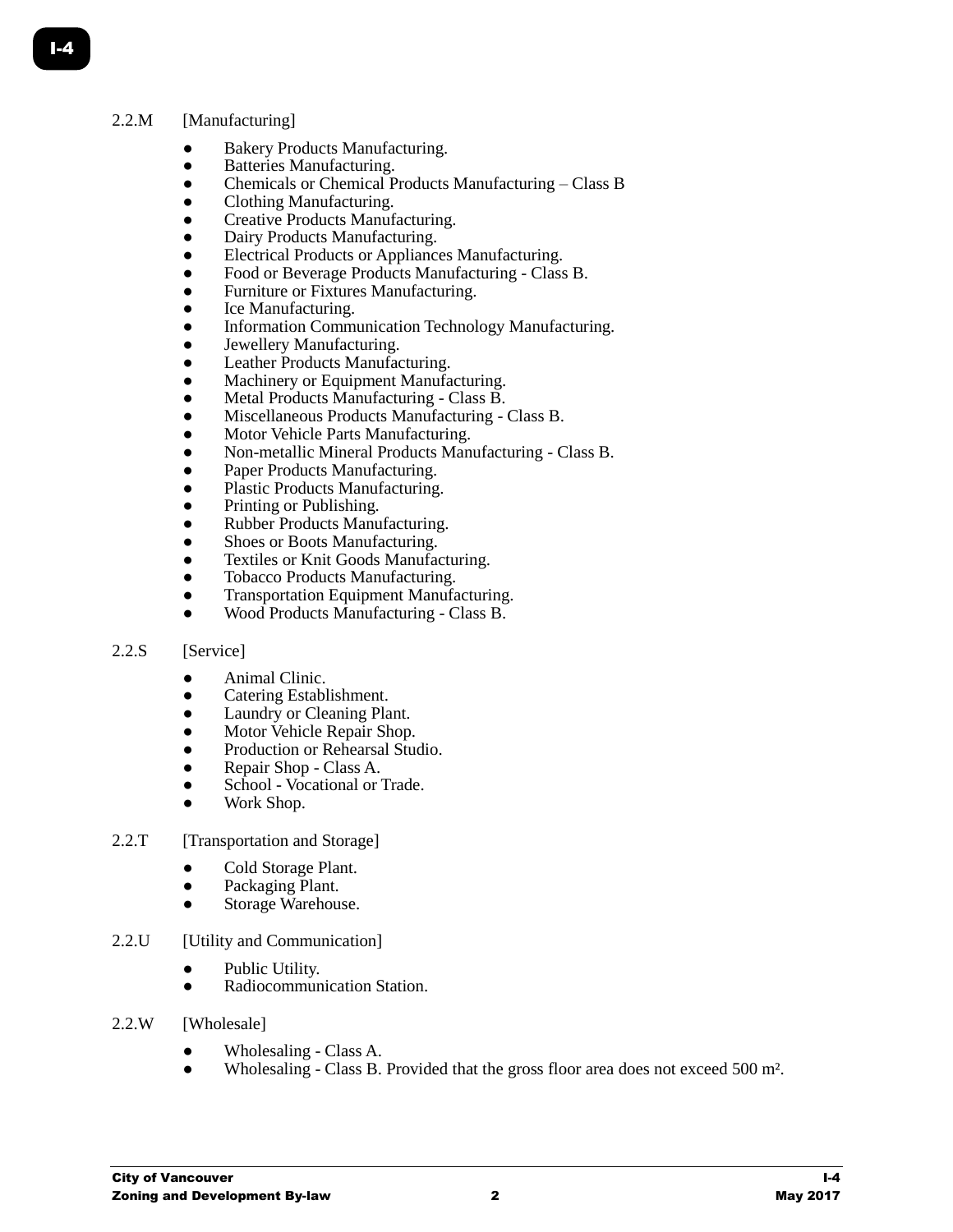# **2.3 Conditions of Use**

- 2.3.1 No use listed in section 2.2 of this schedule shall involve the bulk storage of vegetable oil or fat; fish oil or meal; scrap; junk; lime; fertilizer; explosives; matches; industrial chemicals; paints; varnishes; or compressed gas, petroleum, coal tar products or derivatives.
- 2.3.2 No use listed in section 2.2 of this schedule shall involve the keeping of live animals, live poultry or other fowl, except Animal Clinic.

# 3 Conditional Approval Uses

- **3.1** Subject to all other provisions of this By-law, including the additional regulations in section 10.20 of this By-law, and compliance with section 3.3 and the provisions and regulations of this Schedule, the Director of Planning or the Development Permit Board may approve any of the uses listed in section 3.2, with or without conditions, provided that the Director of Planning or the Development Permit Board first considers:
	- (a) the intent of this Schedule and all applicable policies and guidelines adopted by Council; and
	- (b) the submission of any advisory group, property owner or tenant.

#### **3.2 Uses**

- 3.2.A Accessory Buildings customarily ancillary to any of the uses listed in this schedule, provided that:
	- (a) no accessory building exceeds 3.7 m in height measured to the highest point of the roof if a flat roof, to the deck line of a mansard roof, or to the mean height level between the eaves and the ridge of a gable, hip or gambrel roof, provided that no portion of an accessory building may exceed 4.6 m in height; and
	- (b) the total floor area, measured to the extreme outer limits of the building, of all accessory buildings is not greater than 10 percent of the total area of the site.
	- Accessory Uses customarily ancillary to any of the uses listed in this section, other than as provided in section 2.2.A, except that accessory retail use:
		- (a) may not be combined with wholesale use;
		- (b) is limited to the lesser of 33  $1/3$  percent or 500 m<sup>2</sup> of the gross floor area of the principal and accessory uses combined;
		- (c) must be separated by a wall from the floor area used for all other uses; and
		- (d) all uses other than accessory retail use must be inaccessible to the public.

#### 3.2.C [Cultural and Recreational]

- Park or Playground.
- Artist Studio Class B.
- 3.2.D Deposition or extraction of material so as to alter the configuration of the land.
- 3.2.DW [Dwelling]
	- Dwelling Unit for a caretaker or watchman or other person similarly employed, if such dwelling unit is considered to be essential to the operation of the business or establishment.
	- Residential Unit associated with and forming an integral part of an Artist Studio Class B, provided that the change of use applies to floor area existing as of May 2, 2017 and additions are limited to a maximum of 10 percent of the existing floor area.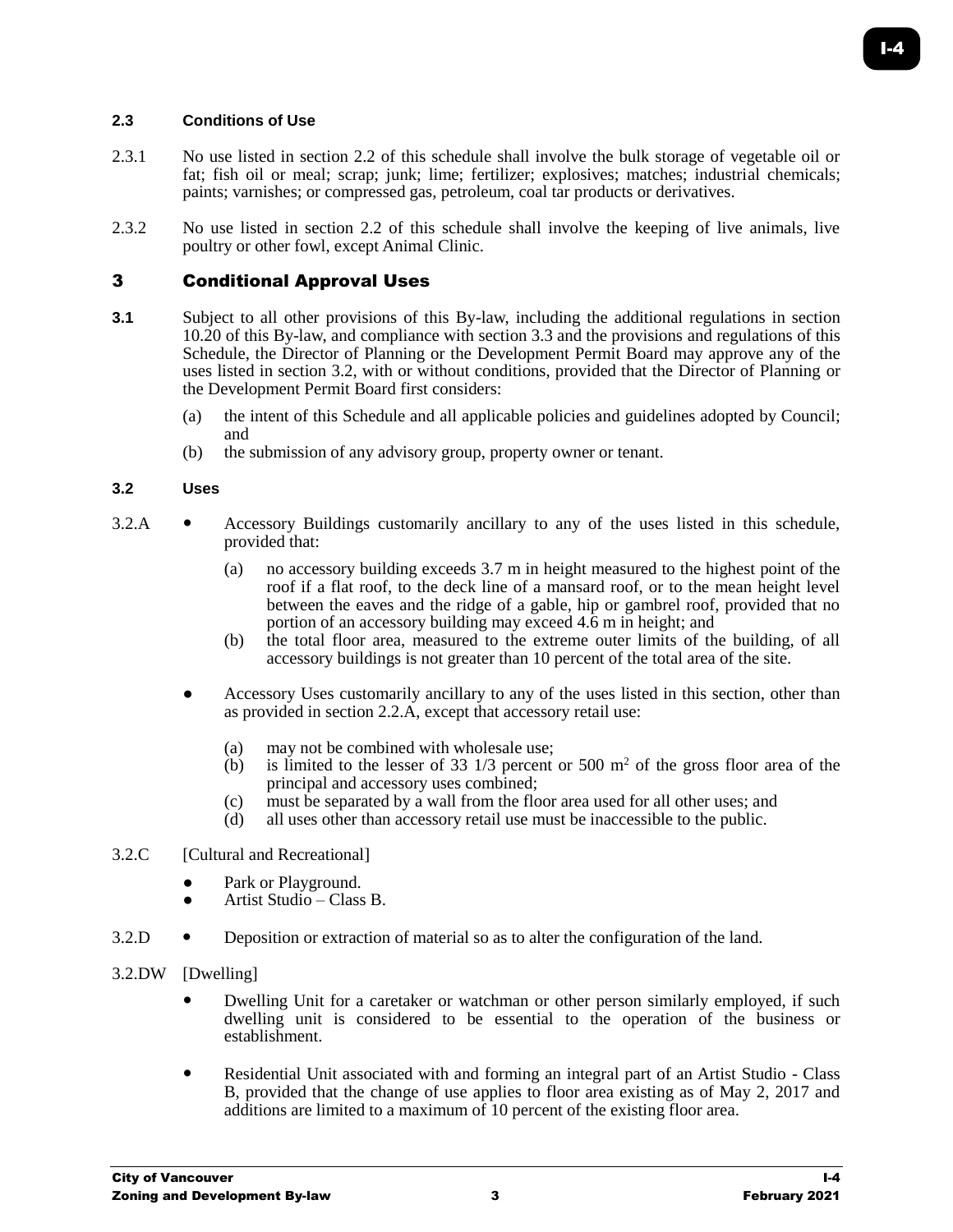#### 3.2.I [Institutional]

- Ambulance Station.
- Child Day Care Facility.
- Public Authority Use.
- Social Service Centre.

#### 3.2.M [Manufacturing]

- Brewing or Distilling.
- Chemical Products Manufacturing Class A.
- Food or Beverage Products Manufacturing Class A.
- Linoleum or Coated Fabrics Manufacturing.
- Metal Products Manufacturing.
- Miscellaneous Products Manufacturing.
- Non-metallic Mineral Products Manufacturing Class A.
- Rubber Manufacturing.
- Vegetable Oil Manufacturing.
- Wood Products Manufacturing Class A.

#### 3.2.O [Office]

- General office, but not including the offices of accountants, lawyers and notary publics, real estate, advertising, insurance, travel and ticket agencies.
- Digital Entertainment Information and Communication Technology.

#### 3.2.P [Parking]

• Parking Uses.

# 3.2.R [Retail]

- Farmers' Market.
	- *Compatibility with nearby sites, parking, traffic, noise, hours of operation, size of facility, pedestrian amenity.*
- Public Bike Share.
- Retail Store, but limited to:
	- (a) Retail Store for the renting of merchandise in which the exclusive use of at least 50 percent of the gross floor area is for the storage of inventory.
	- (b) Limited Service Food Establishment, which means the use of premise for the primary purpose of selling, or selling and serving, prepared food to the public during all hours of operation, where the premises include not more than 16 indoor or outdoor seats for customers consuming food purchased on the premises, but where customers may also purchase food for take-out, and where live entertainment is not available.
	- (c) Accessory Retail Use.

#### 3.2.S [Service]

- Laboratory.
- Motor Vehicle Wash.
- Photofinishing or Photography Laboratory.
- Photofinishing or Photography Studio.
- Print Shop.
- Repair Shop Class B.
- Restaurant Class 1.
- Sign Painting Shop.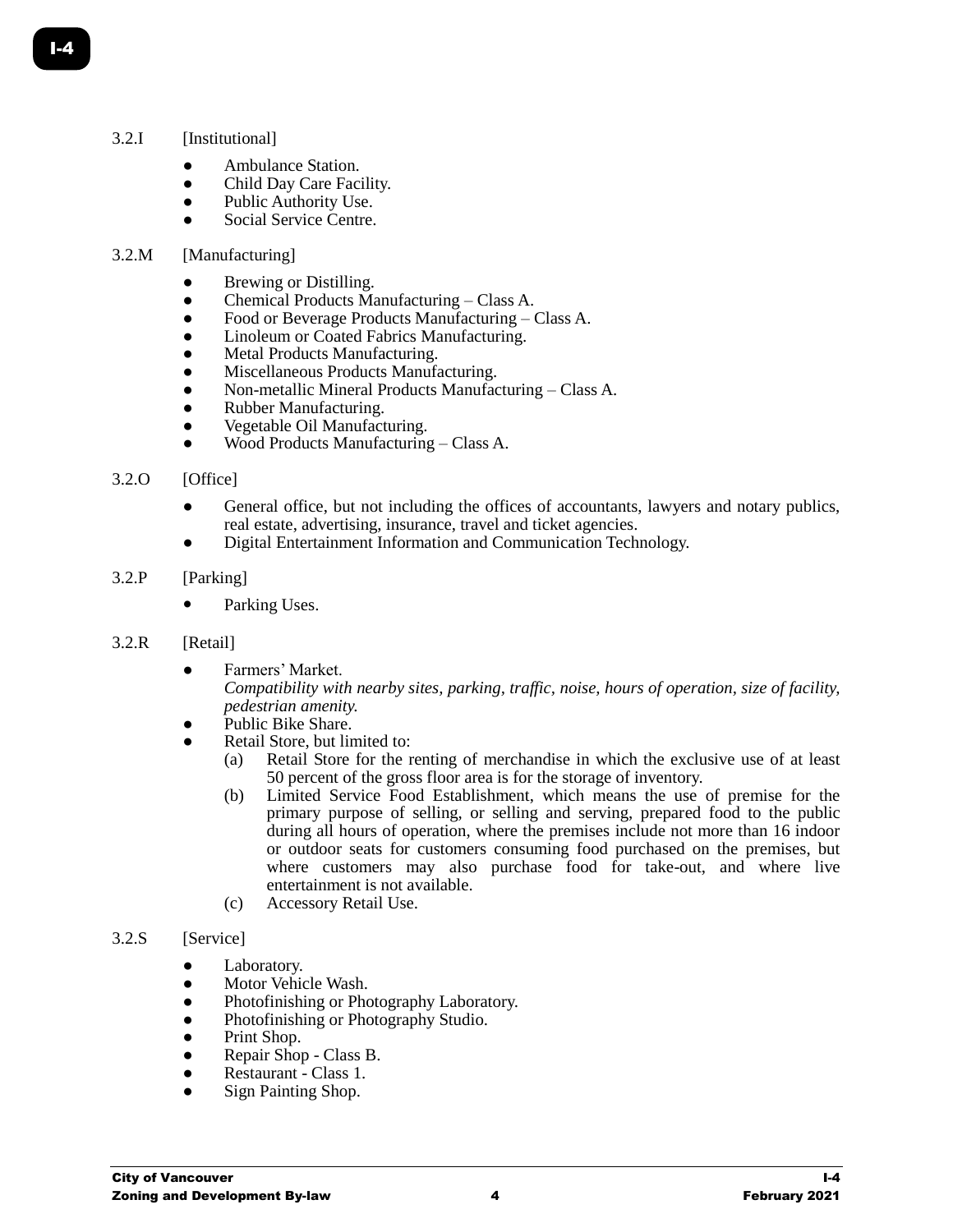- 3.2.T [Transportation and Storage]
	- Storage Yard, provided it is enclosed by a suitable fence which is painted and neatly maintained at all times.
	- Taxicab or Limousine Station.
	- Truck Terminal or Courier Depot.
	- Weighing or Inspection Station.
	- Works Yard.
- 3.2.U [Utility and Communication]
	- Public Utility, other than as provided for in section 2.2.U of this Schedule.
	- Recycling Depot.
- 3.2.W [Wholesale]
	- Lumber and Building Materials Establishment.
- 3.2.Z Any other use which is not specifically listed and defined as a use in section 2 of this by-law but which the Director of Planning considers comparable in nature to the uses listed in this schedule, having regard to the intent of this schedule.
	- A use which is listed in section 2.2 of this schedule but does not comply with the conditions of use in sections 2.3.1 or 2.3.2.

# 4 Regulations

All uses approved under sections 2 and 3 of this district schedule are subject to the following regulations.

- **4.1 Site Area --** Not Applicable.
- **4.2 Frontage --** Not Applicable.
- **4.3 Height**
- 4.3.1 The maximum permitted height of a building is 30.5 m.

# **4.4 Front Yard and Setback**

4.4.1 No front yard is required.

# **4.5 Side Yards and Setbacks**

4.5.1 No side yard is required.

# **4.6 Rear Yard and Setback**

4.6.1 A rear yard with a minimum depth of 3.1 m must be provided, except that where the rear of the site abuts a lane, this required minimum depth must be decreased by the lane width between the rear property line and the ultimate centre line of the lane.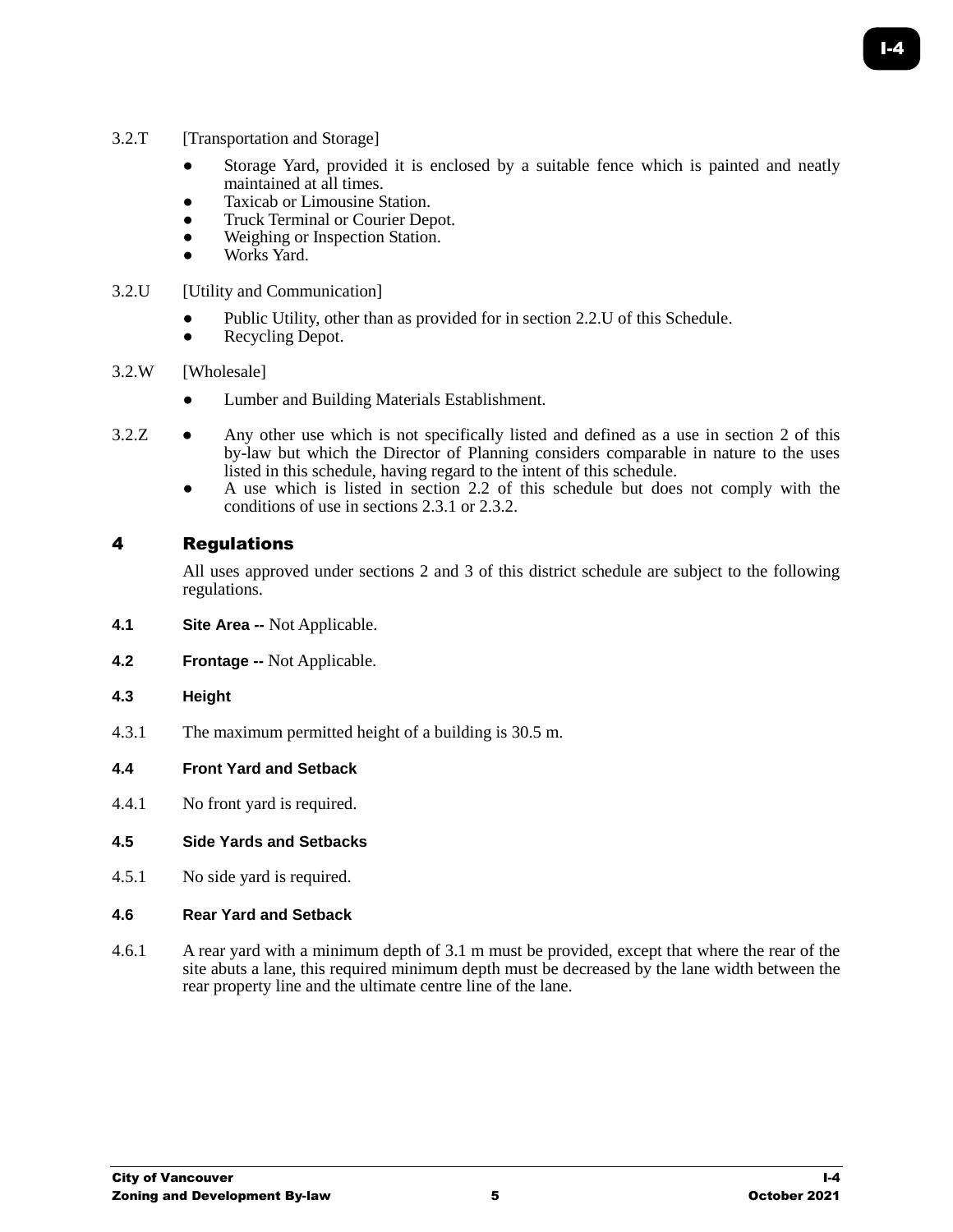4.6.2 The Director of Planning may waive the requirement to provide a rear yard where the Director of Planning is satisfied that the site is located within an area where rear access to the site and adjacent sites is not likely to be required and that site is sufficiently large to provide adequate open space.

# **4.7 Floor Area and Density**

- 4.7.1 Floor space ratio must not exceed 5.0, but:
	- (a) for Manufacturing uses, Transportation and Storage uses, Wholesaling Class A, Wholesaling – Class B, or Artist Studio – Class B, the maximum permitted floor space ratio shall be 5.0;
	- (b) for Production or Rehearsal Studio, Office and all other uses not listed in section 4.7.1 (a), the maximum permitted floor space ratio shall be 2.5 combined, and the following limitation applies:
		- (i) for Office uses and all other uses not listed in section 4.7.1 (a), the maximum permitted floor space ratio shall be 1.0 combined, and the floor area for Office use must not exceed 25 percent of the gross floor area of all principal and accessory uses combined;
	- (c) for Production or Rehearsal Studio, Office and all other uses not listed in section 4.7.1 (a), the maximum permitted floor space ratio in a building existing as of May 2, 2017 shall be 3.0 combined, and the following limitation applies;
		- $(i)$  for Office uses and all other uses not listed in 4.7.1 (a), the maximum permitted floor space ratio shall be 1.5 combined, and the floor area for Office use must not exceed 33 1/3 percent of the gross floor area of all principal and accessory uses combined;
	- (d) the floor area in Retail uses, including accessory retail, must not exceed 500 m²;
	- (e) the floor area in Restaurant Class 1 use must not exceed 150 m²; and
	- (f) the floor area for a lounge use accessory to a Brewing or Distilling use must not exceed:
		- (i)  $80 \text{ m}^2$  for any portion of the lounge use located within the principal building, and
			- (ii) 80  $\text{m}^2$  for any portion of the lounge use located outside the principal building.
- 4.7.2 Computation of floor area must include all floors of all buildings including accessory buildings, both above and below ground level, to be measured to the extreme outer limits of the building.
- 4.7.3 Computation of floor area must exclude:
	- (a) balconies and decks and any other appurtenances which, in the opinion of the Director of Planning, are similar to the foregoing, provided that the total area of these exclusions does not exceed 12% of the floor area being provided;
	- (b) patios and roof decks, provided that the Director of Planning first considers the effect on privacy and overlook;
	- (c) amenity areas for the social and recreational enjoyment of employees or for providing a service to the public, including facilities for general fitness, general recreation and child day care facility, provided that:
		- (i) the total area excluded must not exceed the lesser of 20 percent of the permitted floor area or 100 m<sup>2</sup>; and
		- (ii) in the case of a child day care facility, the Director of Planning on the advice of the Director of Social Planning is satisfied that there is a need for a child day care facility in the building or in the immediate neighbourhood; and
	- (d) storage area associated with an Artist Studio Class B where the storage area is provided below base surface, to a maximum exclusion of 20 m².

# **4.8 Site Coverage --** Not Applicable.

# **4.9 [Deleted -- see Parking By-law.]**